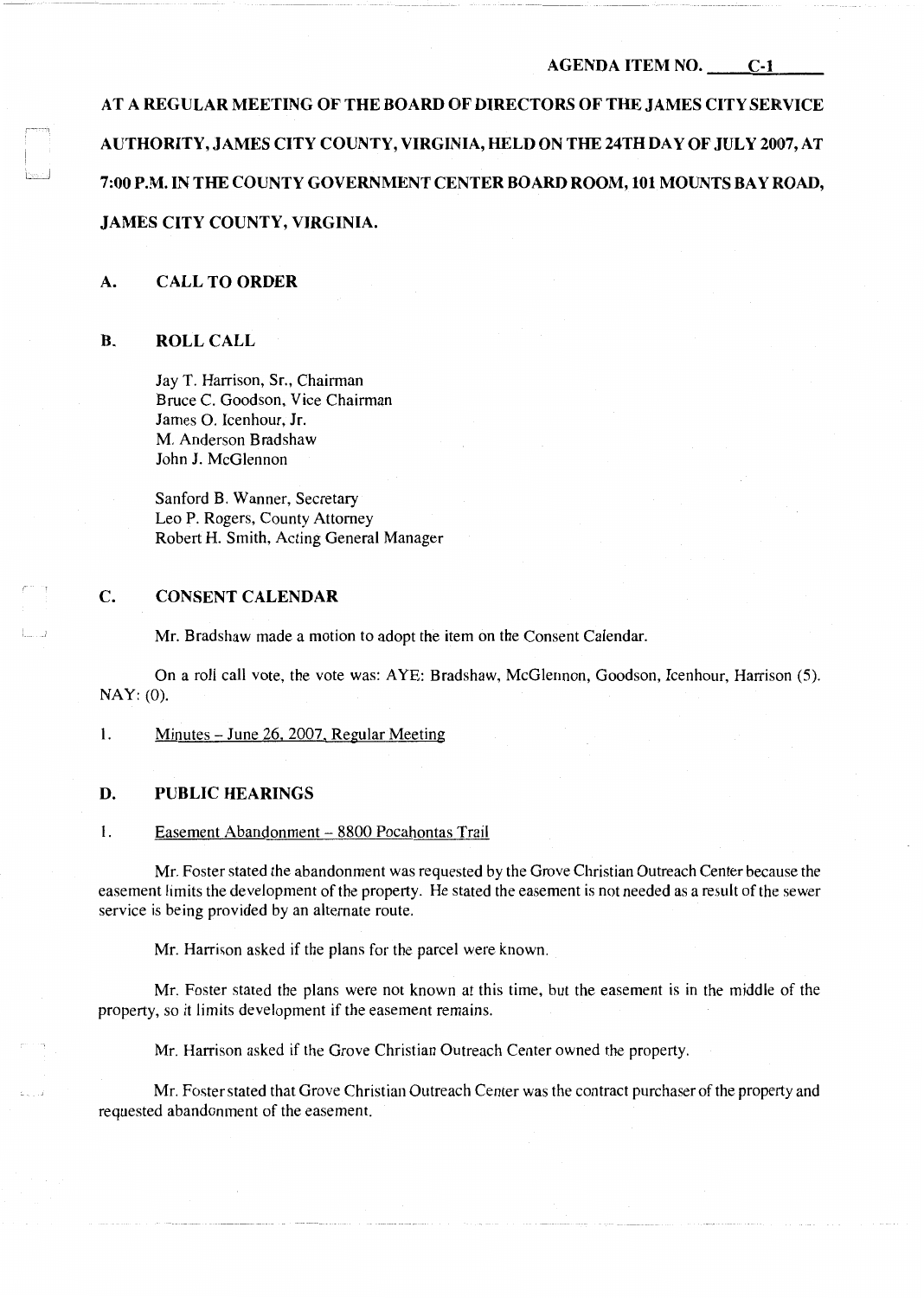Mr. Harrison opened the Public Hearing.

As no one wished to speak to this matter, Mr. Harrison closed the Public Hearing.

Mr. Goodson made a motion to adopt the resolution.

On a roll call vote, the vote was: AYE: Bradshaw, McGlennon, Goodson, Icenhour, Harrison (5). NAY: (0).

## **RESOLUTION**

#### EASEMENT ABANDONMENT - 8800 POCAHONTAS TRAIL

- WHEREAS; Grove Christian Outreach Center has purchased the property located at 8800 Pocahontas Trail and has requested the abandonment of the unused sanitary sewer easement located on the parcel; and
- WHEREAS; the James City Service Authority has determined that the easement is not needed as a result of sewer service being provided by an alternate route and has recommended that the Board authorize the abandonment of the easement.
- NOW, THEREFORE BE IT RESOLVED that the Board of Directors of the James City Service Authority, James City County, Virginia, hereby authorizes its General Manager to sign the necessary documents to abandon the sanitary sewer easement located on the property located at 8800 Pocahontas Trail and defined on a plat prepared by E. J. Kelly, Inc., dated July 2, 1981.

#### 2. Vacation of Easement – 5699 and 5711 Richmond Road

Mr. Foster stated this resolution vacated two easements of approximately 1,900 square feet and 2,200 square feet at Prime Outlets. He pointed out the easement and stated with the redevelopment of Prime Outlets, the utilities would be rerouted. He explained redevelopment eliminated a need for these easements and by vacating them the development area would be unencumbered for the redevelopment. Staff recommended approval of the resolution.

Mr. Icenhour asked if this would affect parking or retail space.

Mr. Foster stated this would not affect buildings or parking put in during redevelopment.

Mr. Harrison opened the Public Hearing.

As no one wished to speak to this matter, Mr. Harrison closed the Public Hearing.

Mr. McGlennon made a motion to adopt the resolution.

On a roll call vote, the vote was: AYE: Bradshaw, McGlennon, Goodson, Icenhour, Harrison (5). NAY: (0).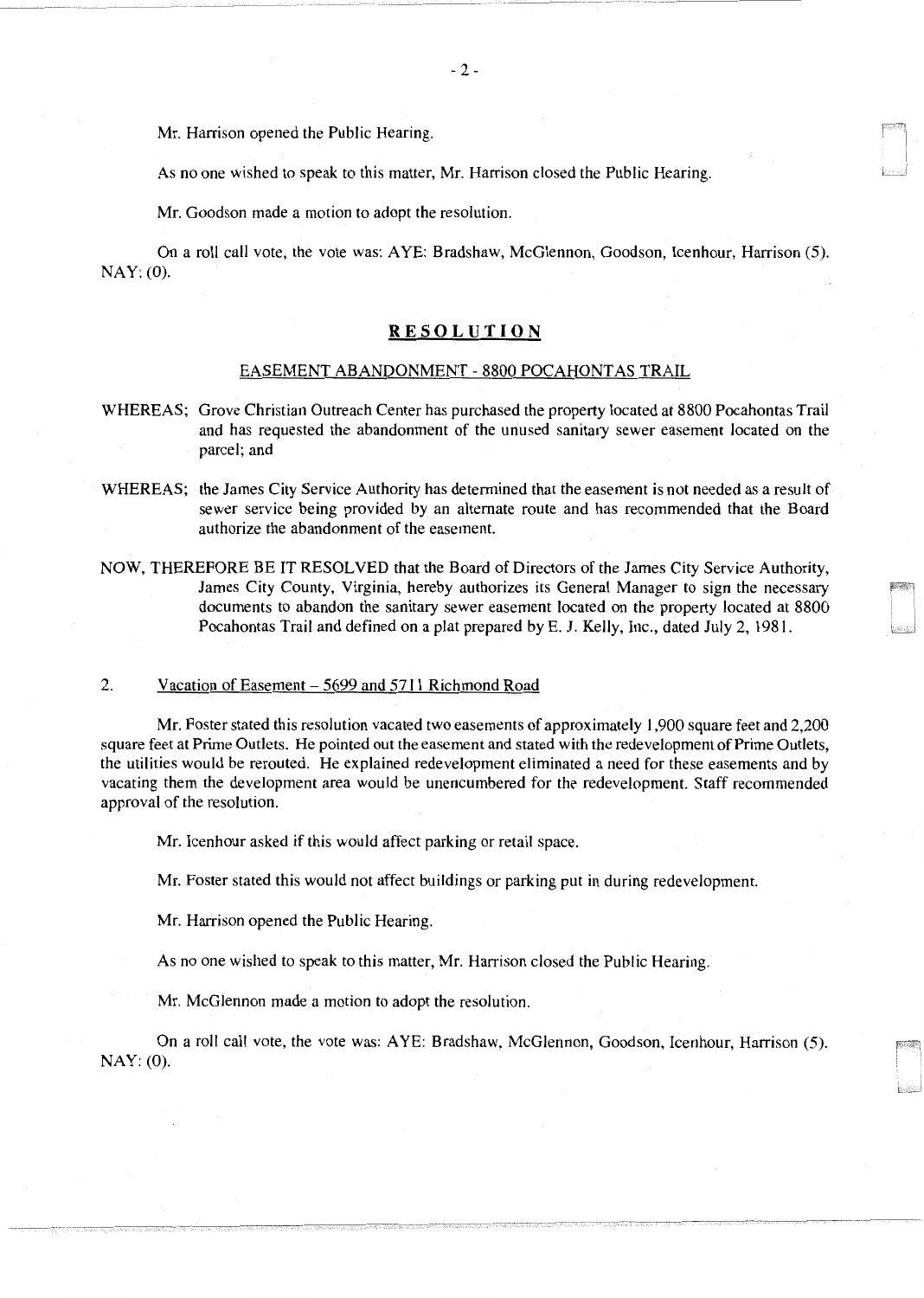# **RESOLUTION**

#### VACATION OF EASEMENTS - 5699 AND 5711 RICHMOND ROAD

- WHEREAS, Williamsburg Outlet Mall, LLC has petitioned to have two easements located on property at 5699 Richmond Road (Parcel No. 33101000033G) and 5711 Richmond Road (Parcel No. 3310100033D) vacated; and
- WHEREAS, the James City Service Authority has determined that the easement is not needed as a result of the utility lines being relocated and new easements provided in the redevelopment of the property.
- NOW THEREFORE BE IT RESOLVED that the Board of Directors of the James City Service Authority, James City County, Virginia, hereby authorizes its General Manager to sign the necessary documents to vacate the easements located on the property at 5699 and 5711 Richmond Road and identified on a plat dated June 22, 2007, prepared by Landmark Design Group.

### **E. BOARD REQUESTS AND DIRECTIVES**

Mr. Harrison asked that Mr. Foster respond to Mr. Fang's disputed water meter fee as discussed in the Board of Supervisors Public Comment section.

Mr. Foster explained that the dispute is due to a misinterpretation of the water metering fee schedule. He stated that Mr. Fang's appeal of his water meter rate uses the cost intended to address commercial industrial meters. Mr. Foster stated he could see the misinterpretation, so staff planned to go back to the printed material and clarify the cost. He stated that residential water meters hold a specific fee and it has clearly been the Board's intention and practice to base residential water meter fees on a per-fixture rate. Mr. Foster stated that Mr. Fang's case required a larger meter due to the number of fixtures.

Mr. Bradshaw stated he felt the intent of the policy was clear, and if written materials were unclear, they needed to be revised.

Mr. Foster stated staff would clarify the fees in written materials.

Mr. Harrison stated this has been the first time that this issue has been brought to the attention of the Board. He recommended staff edit its publication, but stated the fee imposed was common practice.

Mr. Goodson stated the policy was clear as to residential versus business use, but the publication was unclear.

Mr. Foster stated this was correct, and explained that because of the number of fixtures, a 3/4-inch meter was required, but interpretation was based on a fee of \$300 per fixture since this was a residential development.

Mr. McGlennon asked for clarification that the resident had to get a larger meter than is standard for a residence, but since it was a residential development, the fee was based on the number of fixtures.

Mr. Bradshaw stated with more fixtures comes more water demand, which requires more infrastructure and a higher charge.